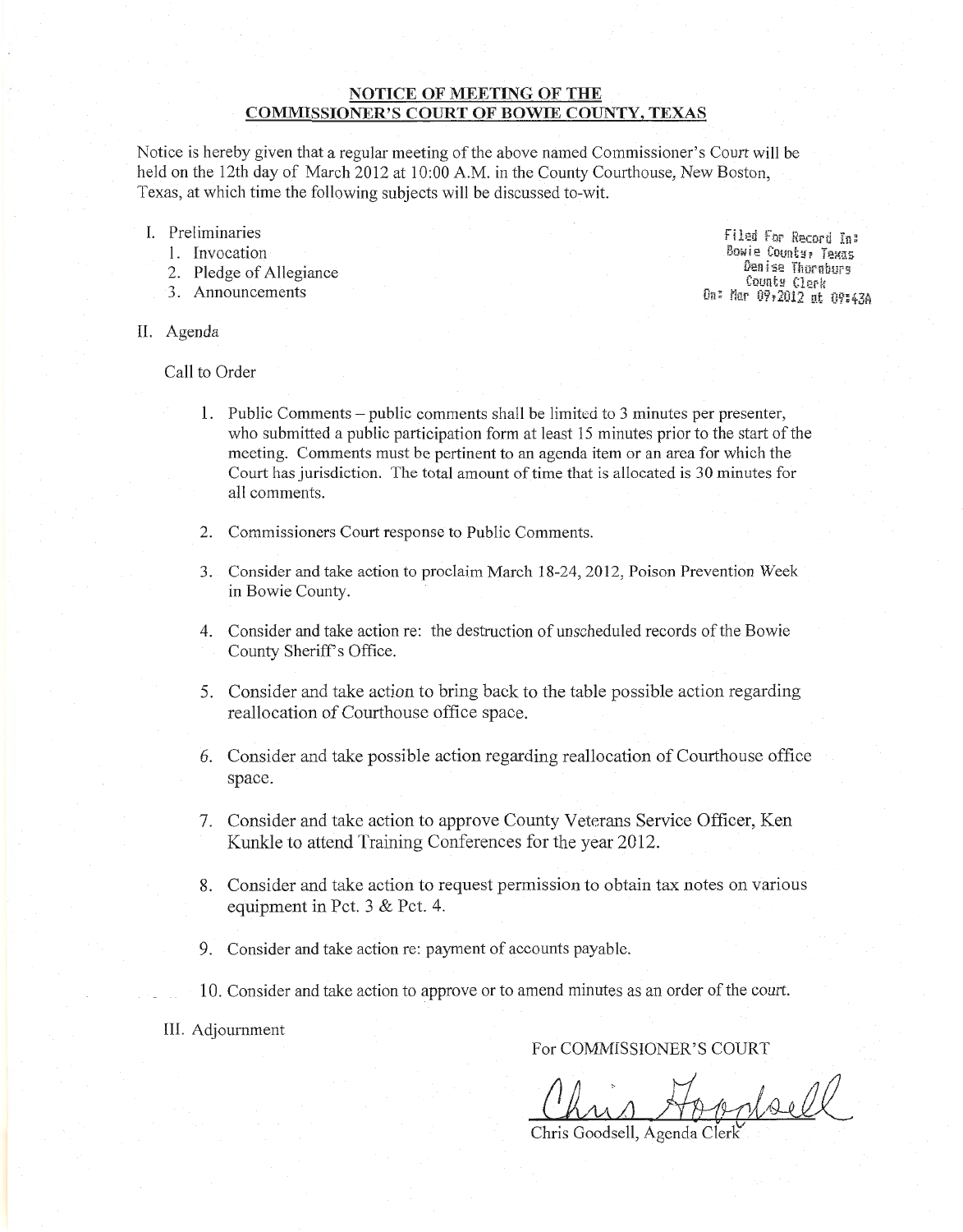This notice of meeting was posted in the locked bulletin board located on the first floor of the west side of the Bowie County Courthouse and on the inside facing outward of the north window of the Bowie County Courthouse, readily accessible to the general public at all times, on the 9th day of March, 2012 at 10:00 A.M. and remained posted for at least 72 continuous hours preceding the scheduled time of said meeting.

Any invocation that may be offered before the official start of the meeting of the Court shall be the voluntary offering of a private citizen, to and for the benefit of the Court. The views or beliefs expressed by the invocation speaker have not been previously reviewed or approved by the Court and do not necessarily represent the religious beliefs or views of the Court in part or as a whole. No member of the community is required to attend or participate in the invocation and such decision will have no impact on their right to actively participate in the business of the Court.

Dated the 9th day of March 2012

Chris Goodsell, Agenda Clerk,<br>Bowie County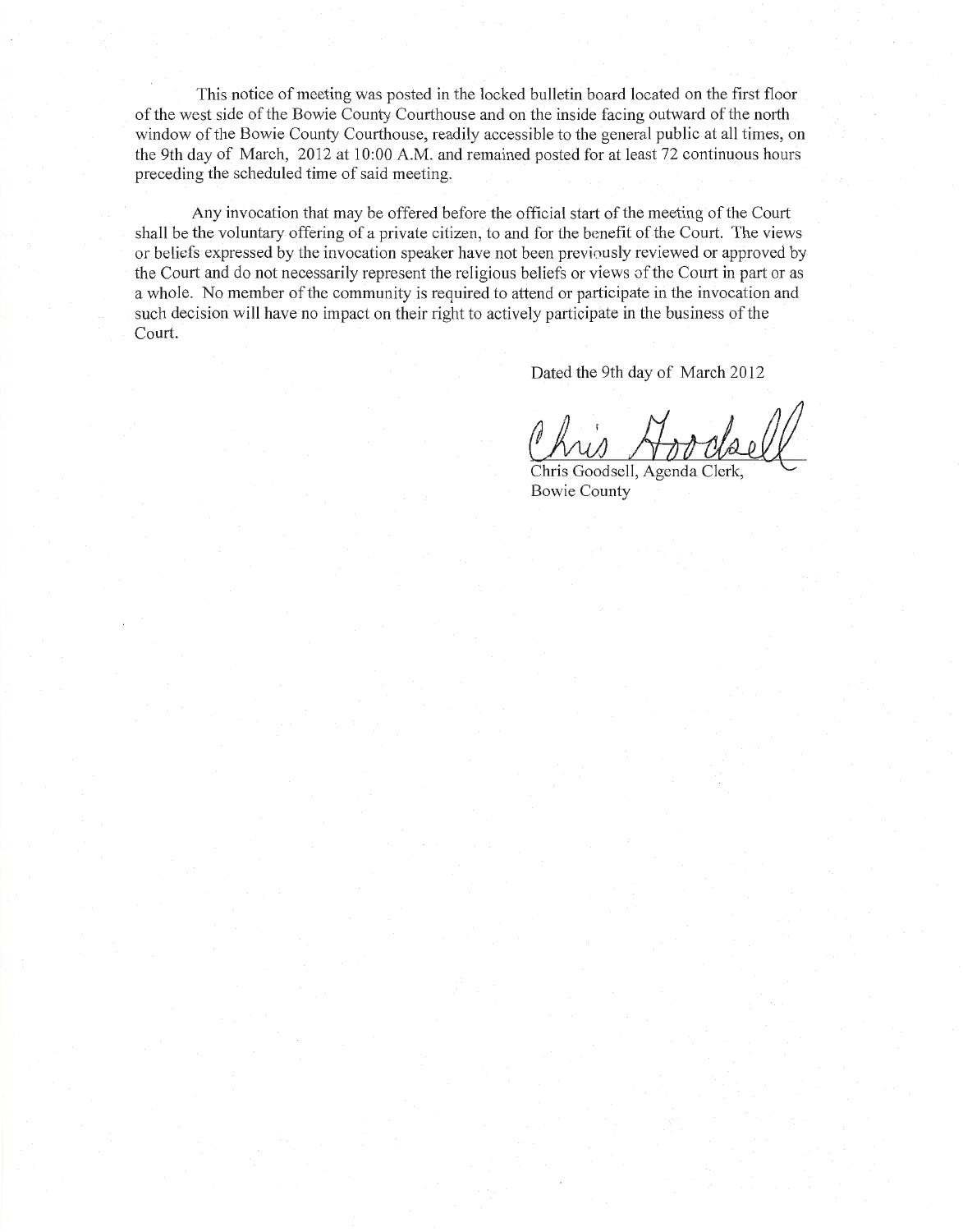# **COMMISSIONER'S COURT MINUTES MARCH 12, 2012**

BE IT REMEMBERED, that on this 12<sup>th</sup> day of March, 2012, the HONORABLE COMMISSIONER'S COURT of Bowie County, Texas met in REGULAR SESSION at the Courthouse of said County in New Boston, Texas after due notice had been posted on the 9<sup>th</sup> day of March, 2012 with the HONORABLE JUDGE STERLING LACY present and presiding with the following Commissioners being present.

| <b>Jack Stone</b>                               |  |
|-------------------------------------------------|--|
| <b>John Addington</b><br><b>Kelly Blackburn</b> |  |
|                                                 |  |
| Pat McCoy                                       |  |

**Commissioner Pct. #1 Commissioner Pct. #2 Commissioner Pct. #3 Commissioner Pct. #4** 

Also in attendance were the following County Officials: Auditor William Tye, County Clerk Denise Thornburg, County Legal Advisor Carol Dalby and the following staff members also present on the dais: Administrative Assistant Rachael Cherry.

## **PRELIMINARIES**

In accordance with the Bowie County official policy on meeting invocations, County Judge Sterling Lacy read the following statement.

Any invocation that may be offered before the official start of the meeting of the Court shall be the voluntary offering of a private citizen, to and for the benefit of the Court. The views or beliefs expressed by the invocation speaker have not been previously reviewed or approved by the Court and do not necessarily represent the religious beliefs or views of the Court in part or as a whole. No member of the community is required to attend or participate in the Invocation and such decision will have no impact on their right to actively participate in the business of the Court.

## **INVOCATION**

Rev. Ken Cox-First Baptist Church New Boston

#### **PLEDGE**

Pledge of Allegiance to the United States of America

## **ANNOUNCEMENTS**

**None** 

# **REGULAR AGENDA ITEMS**

Court convened at 10:05 A.M. when the following ORDERS, JUDGMENTS AND DECREES were had and ORDERED spread upon the minutes of the Court to-wit.

Item 1: Public Comments-None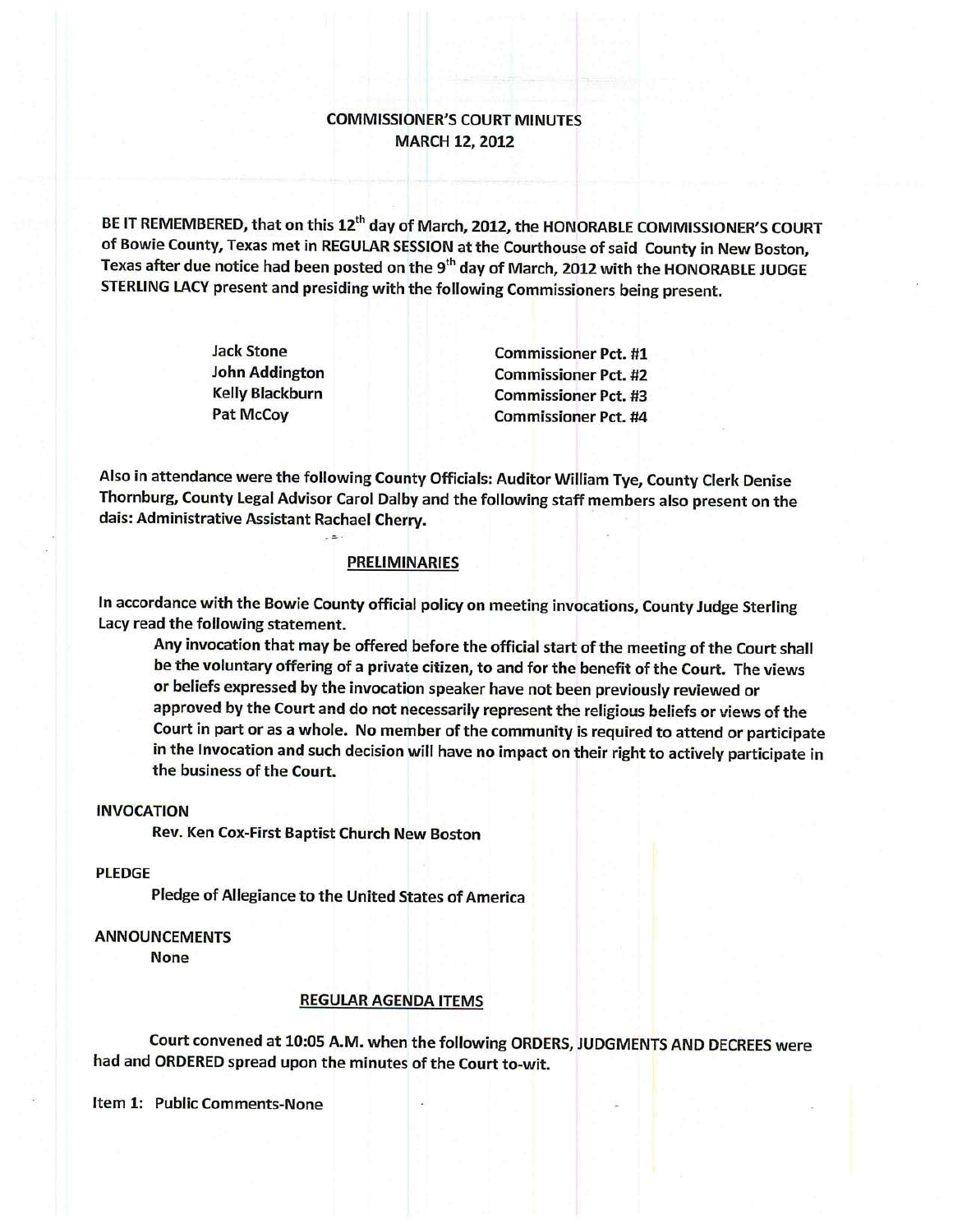Item 2: Commissioner's Court Response to Public Comments-None

Item 3: On this 12<sup>th</sup> day of March, 2012, a motion was made by Judge Sterling Lacy and duly second by Commissioner Pat McCoy to proclaim March 18-24, 2012 as Poison Prevention Week in **Bowie County.** Motion was put to a vote and all voted aye and none opposed.

**Motion carried.** 

Item 4: On this 12<sup>th</sup> day of March, 2012, a motion was made by Commissioner John Addington and duly second by Commissioner Jack Stone to approve the destruction of unscheduled records of the Bowie County Sheriff's Office as stated in the Resolution read in Court. Motion was put to a vote and all voted aye and none opposed. **Motion carried.** 

Item 5: On this 12<sup>th</sup> day of March, 2012, a motion was made by Judge Sterling Lacy and duly second by Commissioner Pat McCoy to bring back to the table and take possible action regarding reallocation of Courthouse office space. Motion was put to a vote and all voted aye and none opposed. **Motion carried.** 

- Item 6: On this 12<sup>th</sup> day of March, 2012, a motion was made by Judge Sterling Lacy and duly second by Commissioner Jack Stone to approve the reallocation of Courthouse office space as stated in the Resolution read in Court. Motion was put to a vote and all voted aye and none opposed. **Motion carried.**
- Item 7: On this 12<sup>th</sup> day of March, 2012, a motion was made by Commissioner John Addington and duly second by Commissioner Kelly Blackburn to approve County Veteran's Service Officer Ken Kunkel and staff to attend Training Conferences for the year 2012. Motion was put to a vote and all voted aye and none opposed. **Motion carried.**
- Item 8: On this 12th day of March, 2012, a motion was made by Commissioner John Addington and duly second by Commissioner Jack Stone to give permission to County Auditor, William Tye, to research financing (in order to obtain tax notes) for various equipment in Pct. 3 and Pct. 4. Motion was put to a vote and all voted aye and none opposed. **Motion carried.**
- Item 9: On this 12<sup>th</sup> day of March, 2012, a motion was made by Commissioner Pat McCoy and duly second by Commissioner John Addington to pay accounts payable. Motion was put to a vote and all voted aye and none opposed. **Motion carried.**

Item 10: On this 12<sup>th</sup> day of March, 2012, a motion was made by Commissioner Pat McCoy and duly second by Commissioner Kelly Blackburn to approve the February 27, 2012 minutes as amended as an Order of the Court. Motion was put to a vote and all voted aye and none opposed. **Motion carried.**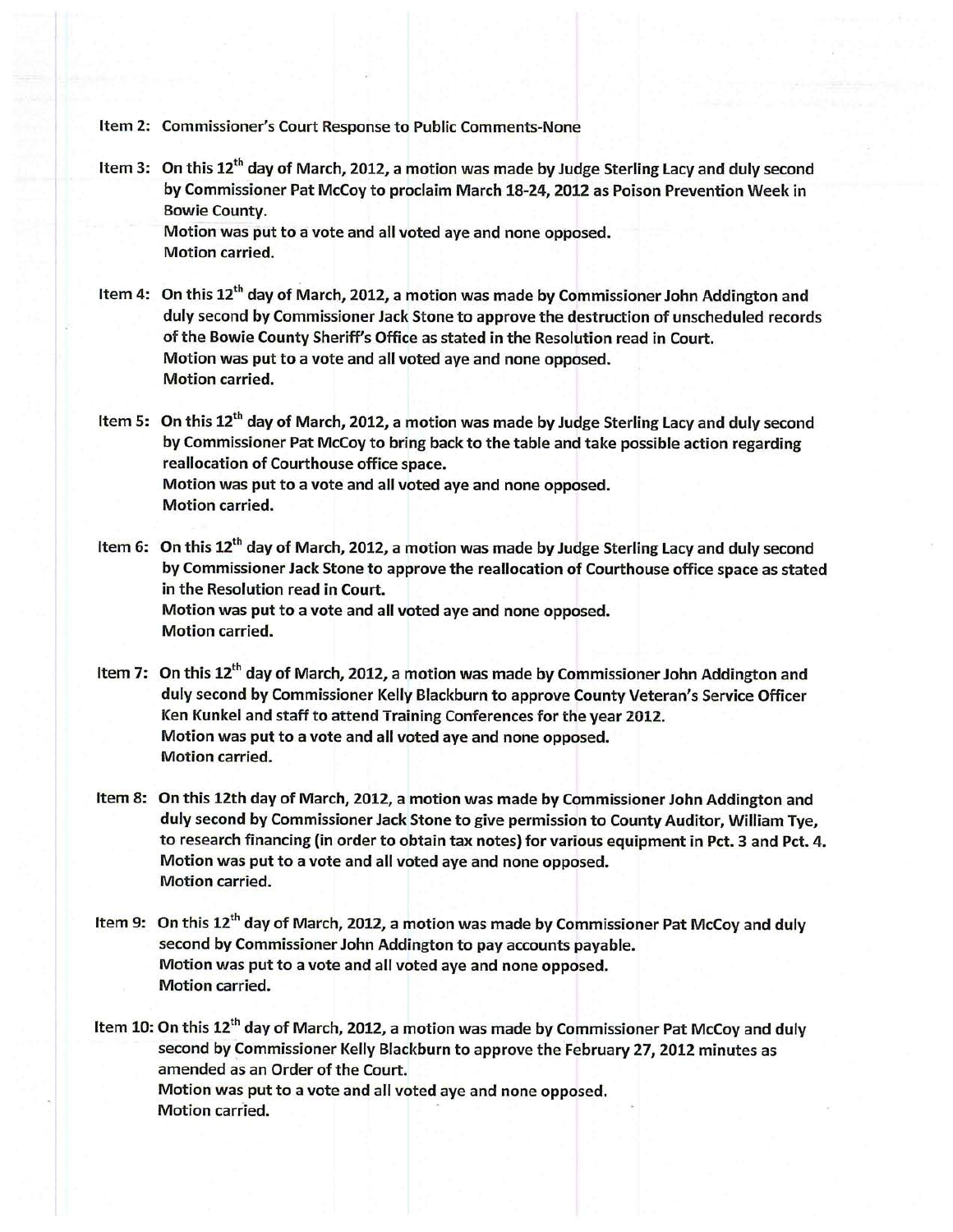On this 12<sup>th</sup> day of March, 2012, a motion was made by Commissioner Jack Stone and duly second by Commissioner Kelly Blackburn to adjourn (10:37 A.M.) Motion was put to a vote and all voted aye and none opposed. Motion carried.